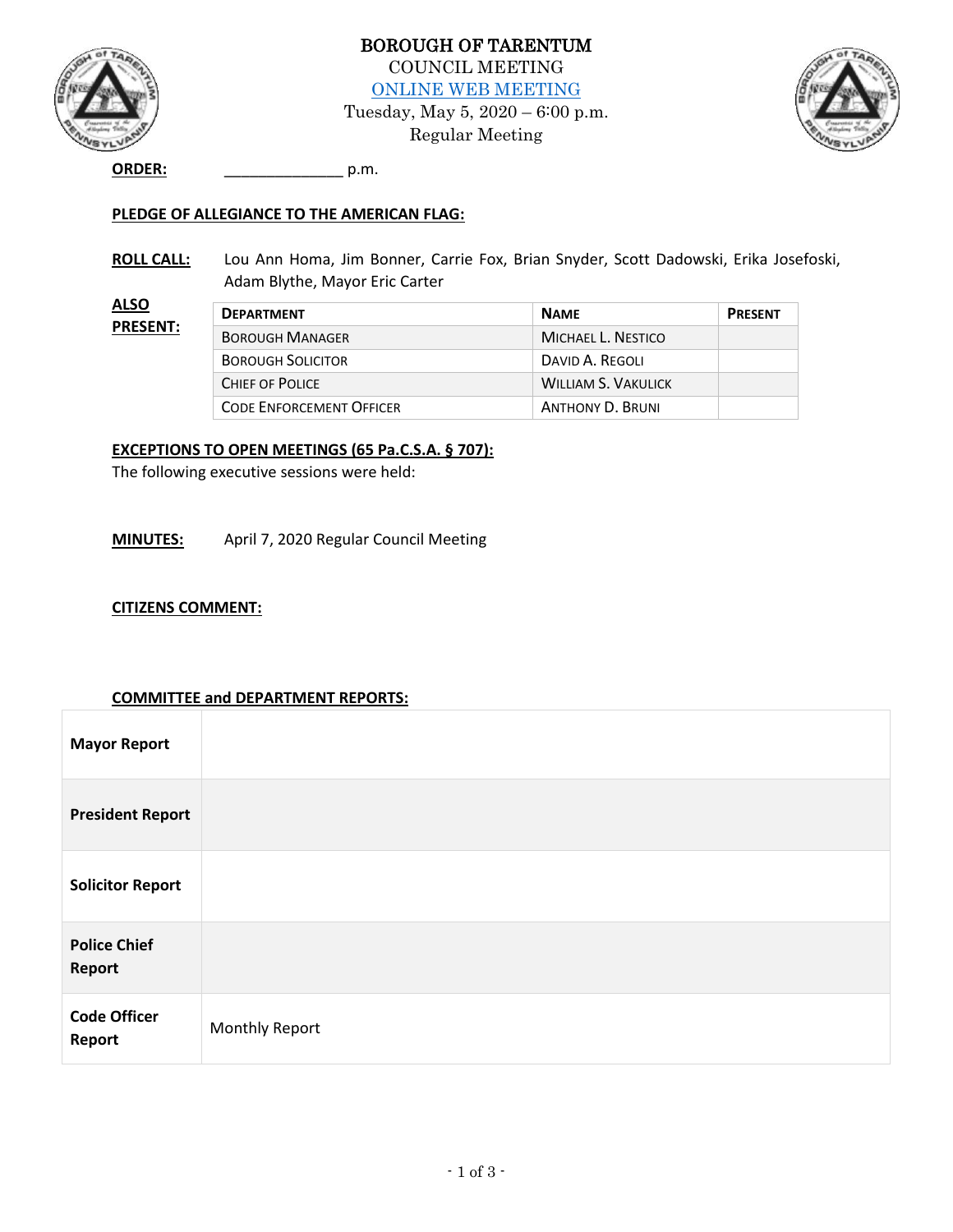

# BOROUGH OF TARENTUM COUNCIL MEETING

[ONLINE WEB MEETING](https://us02web.zoom.us/j/83048650987)

Tuesday, May 5, 2020 – 6:00 p.m. Regular Meeting



| <b>Manager Report</b> | <b>Upcoming Events:</b><br>May 25, 2020 - Memorial Day - Borough Offices Closed<br>May 26, 2020 - 6:00 PM - Recreation Board Meeting<br>June 1, 2020 through June 12, 2020 - Tentative Hydrant Flushing<br>June 2, 2020 - Primary Election Day<br>June 2, 2020 - 6:00 PM - Borough Council Meeting<br>Legislative Locator Monthly Update<br>League Link Monthly Update<br><b>Engineer Report</b> |            |
|-----------------------|--------------------------------------------------------------------------------------------------------------------------------------------------------------------------------------------------------------------------------------------------------------------------------------------------------------------------------------------------------------------------------------------------|------------|
|                       | <b>New Business:</b><br>Motion to pay the Borough bills for the month of April, 2020.<br>❖<br>Motion to ratify approval the Borough Manager to execute following forms for a USDA<br>❖                                                                                                                                                                                                           |            |
|                       | grant to purchase municipal software:<br>Form RD 1940-1 "Request for Obligation of Funds"<br>Form RD 1942-46 "Letter of Intent to Meet Conditions"<br>Form 3570-3 "Community Facilities Grant Agreement"<br>Standard Form 3881 "ACH Vendor/Miscellaneous Payment Enrollment Form"                                                                                                                |            |
|                       | Motion to authorize Highlands Little League to utilize the Borough baseball fields for the<br>❖<br>spring and summer 2020.                                                                                                                                                                                                                                                                       |            |
| <b>Public Works</b>   | <b>Monthly Report</b><br>❖ Motion to authorize the Borough Manager to hire three temporary<br>summer public works employees at a rate of \$12.00 per hour.                                                                                                                                                                                                                                       | Ms. Homa   |
| <b>Utilities</b>      | Water - Monthly Report<br>Motion to adopt Resolution #20-04:<br>❖<br>RESOLUTION OF THE BOROUGH OF TARENTUM, COUNTY OF<br>ALLEGHENY, COMMONWEALTH OF PENNSYLVANIA TO OPT<br>OUT OF THE WATER SUPPLY CONTRACT AGREEMENT<br>BETWEEN THE TOWNSHIP OF EAST DEER AND BOROUGH OF<br>TARENTUM.                                                                                                           | Mr. Bonner |
| <b>AVNCOG</b>         |                                                                                                                                                                                                                                                                                                                                                                                                  | Ms. Fox    |
| Comprehensive<br>Plan |                                                                                                                                                                                                                                                                                                                                                                                                  | Ms. Homa   |